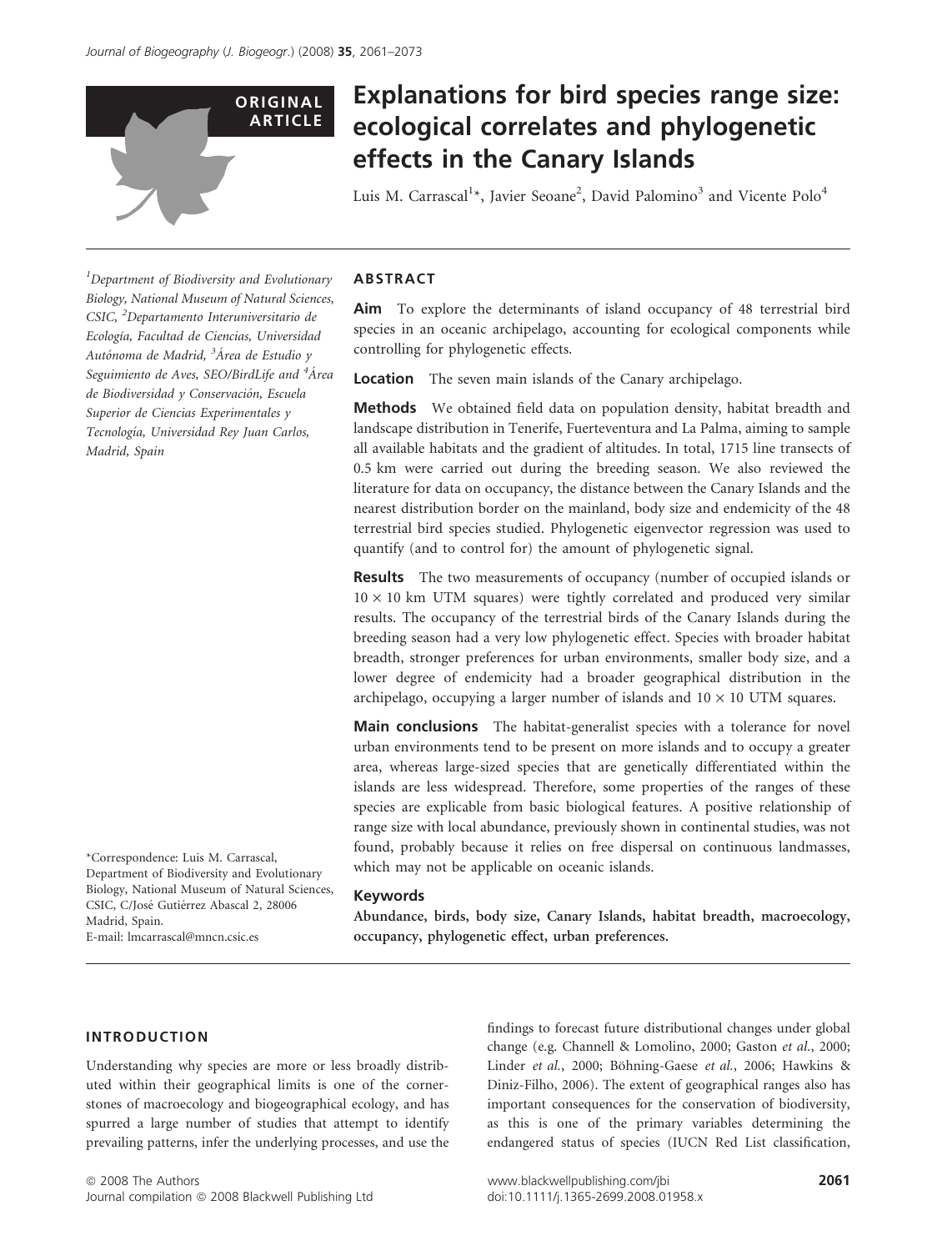IUCN, 2001). Several analyses have studied the correlation of ecological and life-history traits with population size, population density and body mass (Gaston, 1996, 2003; Gaston & Blackburn, 2000), or with niche breadth and niche position (Fernández & Vrba, 2005; Harcourt, 2006). Evolutionary effects on interspecific differences in range occupancy have also been analysed, dealing with the phylogenetic conservatism of this trait (Waldron, 2007). However, consistencies in ecological, life-history and phylogenetic correlates have not always been found, which illustrates that predicting the fate of species across different taxa and geographical scenarios on the basis of simple traits is not always possible owing to the highly contingent nature of evolution and geography (see Böhning-Gaese & Oberrath, 1999; Duminil et al., 2007).

With a few exceptions (Gottelli & Graves, 1990; Thiollay, 1997; Foufopoulos & Ives, 1999; Dennis et al., 2000; Jones et al., 2001), this research has been carried out largely in continuous continental areas. Insular systems offer an additional complication in macroecological studies because the range must be measured on disjoint geographical entities (i.e. islands), where three distinct types of phenomena acquire fundamental relevance. First, current range depends on the past events of island colonization, and on the local persistence and dispersal of populations among islands. Second, island populations may rapidly adapt to local conditions and differentiate into new taxa, which would initially have smaller ranges and would perhaps later extend and eventually contract again following a taxon cycle (Ricklefs & Bermingham, 2002; Millien, 2006). Finally, species may be freed from the pressure of competitors and predators and expand their realized niches, which could improve their ability to colonize new areas (for example by means of character release: Blondel et al., 1988; Grant, 1998). Thus, the occupancy of individual islands within an archipelago may be a somewhat stochastic phenomenon, because the arrival is mediated by chance, and the subsequent population dynamics of the species most probably operates under novel constraints, where abiotic factors and biotic interactions can be totally different from those in the source regions.

In such a discontinuous geographical scenario, the number of occupied islands may provide a reasonable measure of the geographical extent, which substantially differs from the classical measure of the area over which the species actually occurs. This is because several islands within an archipelago may be the result of different geological events, and be of different age, area, landscape heterogeneity and distance to the continent. Thus, the distribution over an extensive area on only one large island may not imply such a high colonization success as the occupation of a similar area dispersed over several small islands (see also Hurlbert & White, 2007, for a discussion on this topic). The study of ecological and life-history correlates of the occupancy of island faunas is, however, of great interest because, owing to the small areas of islands compared with continental land masses, many endemic species should be considered as endangered according to IUCN Red List distribution criteria on range size (IUCN, 2001). Taking into account that distribution within archipelagos is subject to dispersal limitations from the continental sources and from local demographic processes within individual islands, it is probable that not all species have the same ability to thrive and persist irrespective of human perturbations (Steadman, 2006). This probability of persistence, and thus the geographical extent within archipelagos, may have an evolutionary basis (i.e., phylogenetic niche conservatism), being phylogenetically structured. In support of this, the ability to colonize and thrive on a wide array of different islands has not been found to be arbitrarily distributed along an evolutionary tree, but rather it is concentrated in certain clades (Foufopoulos & Ives, 1999; Sol et al., 2002). Conversely, the geographical extent may not be phylogenetically structured as a consequence of random sampling from the continental faunal pool, highlighting the role of stochasticity in the dispersal–colonizationl–extinction process (Juan et al., 2000).

In this paper we analyse the interspecific variation in occupancy of the avifauna of the Canary Islands. This archipelago is composed of seven main islands of volcanic origin. They are located in the north-east Atlantic Ocean and show a broad range of variation in many environmental and geological traits (geological age, distance to the continent, area, altitude, climate, and vegetation). The bird fauna of the Canary Islands is typically Palaearctic, although the geographical position of the islands coincides with the south-western limit of this biogeographical region (Kunkel, 1976; Clarke et al., 2006). In insular systems such as this, the ecological patterns commonly found in continental areas and their proposed explanatory hypotheses may be altered as a result of the stochastic nature of colonization from the continental source, the processes of adaptive evolution and extinction (Juan et al., 2000) and the intensive human influence on the islands (e.g. Rando, 2002).

We study and discuss several potential correlates of occupancy, such as body size, population density, habitat breadth, tolerance for human disturbances (agriculture and urbanism) and the distance of the Canary Islands to the distribution limits of the species on the continent. All of these variables have been claimed to affect the geographical range of species according to alternative hypotheses with contrasting supporting evidence (see Gaston, 2003, for a review). Furthermore, these potential determinants of occupancy are analysed within a phylogenetic framework, in order to control the potential degree of nonindependence among species owing to common descent.

Thus, our main aim is to explore the determinants of occupancy in an oceanic archipelago scenario, estimating the influence of ecological factors, while accounting for phylogenetic inertia and endemicity. We quantify the effect of these factors, discuss their relative merits for explaining the occupancy of terrestrial bird species in the Canary Islands, and consider why island scenarios may provide results contrasting with those from continental studies.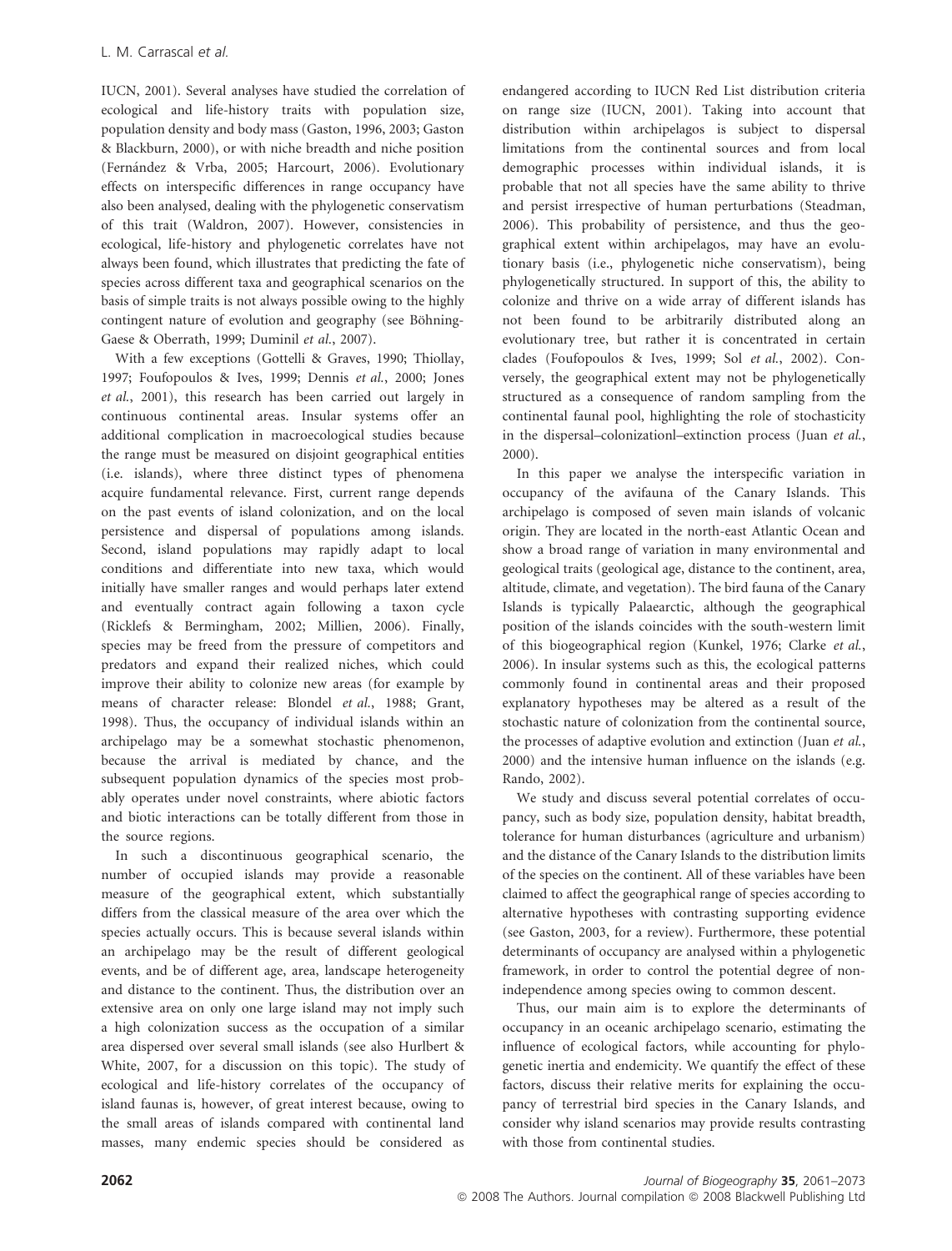## METHODS

### Study area

We obtained data on occupancy, body size, abundance, habitat breadth, landscape distribution and endemicity for 48 terrestrial bird species that breed in the Canary Islands (27°30′—  $29^{\circ}30'$  N and  $13^{\circ}20'$  -  $18^{\circ}15'$  W). The seven main islands encompass a wide range of environmental conditions, distances to mainland, and habitats. Island area ranges from  $273 \text{ km}^2$  (El Hierro) to 2059 km<sup>2</sup> (Tenerife). The distance to the nearest mainland (north-western Africa) varies from 96 km for Fuerteventura to 417 km for La Palma. Fuerteventura, Lanzarote and Gran Canaria have an ancient geological history (15–20 Myr old), whereas El Hierro and La Palma are the youngest in the archipelago (1–2 Myr old). Fuerteventura and Lanzarote are the most arid and the lowest islands (300 mm of precipitation per year and < 800 m a.s.l.), with a predominance of semi-desert landscapes and an almost complete absence of woodlands, whereas Tenerife and La Palma reach higher altitudes (more than 2400 m a.s.l., with extensive areas with more than 600 mm of precipitation per year), and have a widespread representation of native pine and evergreen ('laurisilva') forests (although natural cover has been much reduced since humans occupied the islands: Walter & Breckle, 2002; de Nascimento et al., in press). Habitat diversity in these islands is closely related to maximum altitude, ranging from the highest values for Tenerife, La Palma and Gomera, to the lowest value for Fuerteventura. See Juan et al. (2000) and Fernández-Palacios & Martín-Esquivel (2001) for more details on island characteristics.

## Bird data

Bird surveys were carried out during the breeding season in 2002–2003 (Tenerife), 2005–2006 (Fuerteventura) and 2007 (La Palma), in an attempt to sample all available habitats and the gradient of altitudes (Fig. 1). Field work was conducted from March to April, depending on the geographical variation in the breeding phenology of the birds in these three islands (beginning earlier at lower altitudes and in the dry

Fuerteventura, then at higher altitudes and in the more western, oceanic, islands). The survey method was the line transect, frequently used in extensive assessments of abundance, general distribution patterns and habitat preferences of birds (Bibby et al., 2000).

A total of 1715 line transects of 0.5 km (measured by means of portable GPSs) were made (Tenerife:  $n = 592$ , Fuerteventura:  $n = 686$ , La Palma:  $n = 437$ ; Fig. 1). The transects were carried out on windless and rainless days, walking crosscountry or on little-used dirt tracks at a low speed  $(1-3 \text{ km h}^{-1})$  approximately), during the 4 h after dawn and the 2.5 h before dusk. From this we estimated densities (i.e., abundance per unit area), correcting for the detectability of the species by using the perpendicular distances to the birds (Buckland et al., 2001). A number of variables used to characterize the 0.5-km transects were obtained, averaging three estimations on 25-m-radius circular plots located at 125, 250 and 375 m along the line transect. Three variables were used in this study: (1) altitude above sea level (measured with GPS receptors); (2) extent of urban areas (buildings, paved streets); and (3) agricultural land use (extents were estimated by eye).

These transects cover the wide variation of climate, altitude, anthropogenic impact, habitat structure and floristic characteristics available for terrestrial birds in the Canary archipelago. Bird transects were stratified a priori in 36 major habitat types according to overall vegetation and topographic characteristics: 12 in Fuerteventura (Fv), 14 in Tenerife (Tf) and 11 in La Palma (LP). These included the following environments: urban habitats, various kinds of agricultural areas, pasturelands, two kinds of euphorbia shrublands according to altitudinal distribution and vegetation cover, and lava fields, in the three islands; evergreen ('laurisilva') forests, tall heathlands, two pine forests according to altitudinal location, and high-altitude scrublands (> 2500 m a.s.l.) in Tf and LP; sandy areas covered with grasses, forbs and small shrubs ('jable'), semi-desert lowland areas, arid scrublands in mountain areas both with low and high shrub cover, and riparian dwarf woodlands of Tamarix canariensis only in Fv; and poorly vegetated subalpine areas (above 2500 m a.s.l.) only in Tf.

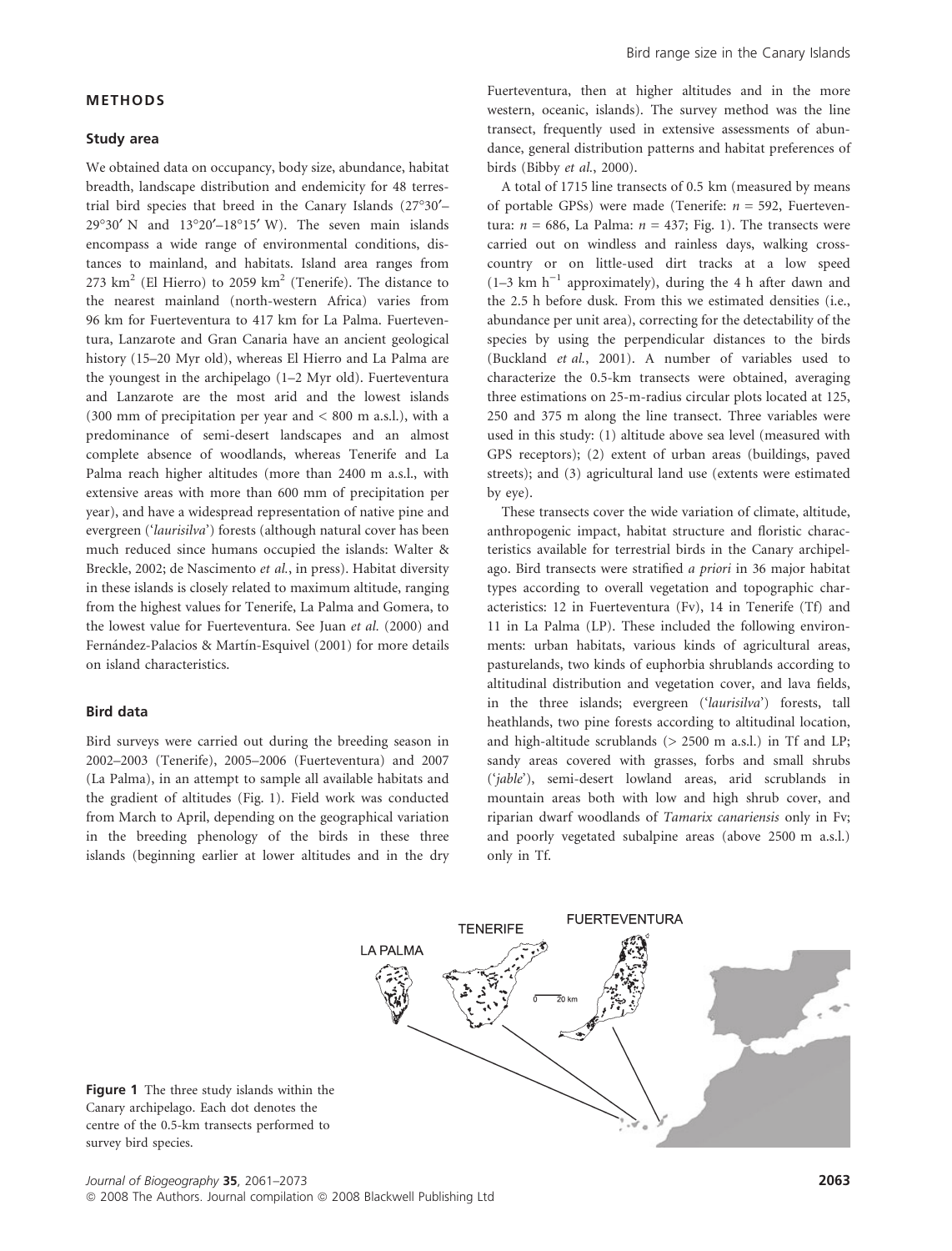#### Response and explanatory variables

We quantified the occupancy in the Canary Islands in two ways. First, we calculated the area of occurrence as the number of  $10 \times 10$  km UTM squares occupied by each species on the seven main islands of the Canary archipelago (according to the most recent breeding bird atlas of Spain: Martí & Del Moral, 2003). Second, we noted the number of occupied islands (one to seven), which is a measure of the extent of occurrence considering the very different geographic, orographic, climatic and landscape characteristics of the islands within the archipelago (see Appendix S1 in Supporting Information).

We estimated the maximum density recorded in the 36 major habitat types, as a measure of the maximum ecological abundance a species can attain in its most favourable environment in the Canary Islands. We also estimated the maximum ecological density of each species within each island, for the 12 habitats distinguished in Fuerteventura, 14 habitats in Tenerife and 11 habitats in La Palma (see Appendix S2). The average altitudinal distribution of each species in the archipelago was estimated as the average altitude of the samples where the species was observed (weighted by the number of birds recorded in each 0.5-km transect). Finally, the affinity for novel environments of anthropogenic origin in the Canary Islands was calculated as the weighted average (by the number of birds recorded in each transect) of the cover of urban and agricultural habitats (see above) in the transects where the species were recorded.

The niche breadth of habitat distribution in the Canary archipelago was calculated considering a re-arrangement of habitat types in nine categories that account for  $> 95\%$  of the terrestrial surface of the Canary Islands: urban environments, agricultural areas, pine forests, evergreen arboreal vegetation ('monteverde'; laurel forests and tall heathlands), lowland semi-deserts, euphorbia scrublands, other shrublands in mountain areas (below 800 m a.s.l.), high-altitude scrublands (> 2500 m a.s.l.), and subalpine barren areas (above 2500 m a.s.l.). In the following analyses we use the maximum densities recorded in these main habitat categories. The habitat breadth (HB) of a species was calculated according to the Levins index, divided by the number of habitat categories considered (Levins, 1968):

$$
HB = [(\Sigma p_i^2)^{-1}]/9,
$$

where  $p_i$  is the proportion of the density for each species measured in habitat  $i$  (dividing the density in habitat  $i$  by the sum of all maximum densities recorded in the nine main habitat categories). This index ranges between 1 (evenly distributed across the nine habitats) and 1/9 (present only in one habitat). Habitat breadth on each island was also calculated for the species (see Appendix S2), using the same index and considering the habitats distinguished in Fuerteventura (12), Tenerife (14) and La Palma (11). The taxonomic status of each species was assessed using the recent compendium of bird natural history for the Canary Islands (Martín & Lorenzo, 2001), other more recent reports (Kvist et al., 2005; Packert et al., 2006), and unpublished data from the regional government (J. L. Martín-Esquivel, personal communication). An ordinal categorical variable measuring the degree of endemicity was created, assigning the value 2 to endemic species, 1 to endemic subspecies, and 0 to all other species, whether native or recently introduced.

To take into account the range position of the study species, we estimated the distance between the Canary Islands and the nearest area-of-distribution limit of the native species in the mainland from the distribution maps in the Western Palaearctic (Perrins, 1998). This measurement could not be obtained for three recently introduced species from Argentina, India and Southern Africa (Myiopsitta monachus, Psittacula krameri and Streptopelia roseogrisea, respectively), nor for the 10 endemic species of Macaronesia (Madeira, Azores and Canary Islands: Apus unicolor, Columba bollii, C. junoniae, Anthus berthelotii, Saxicola dacotiae, Phylloscopus canariensis, Regulus teneriffae, Cyanistes teneriffae, Fringilla teydea and Serinus canaria).

Finally, body mass was used to account for several aspects related to life history (Peters, 1983), habitat use (Polo & Carrascal, 1999), flight performance (Ellington, 1991; Spaar, 1997), population density and the extent of occurrence (see review by Gaston & Blackburn, 2000). The body mass of species was obtained from published literature (Perrins, 1998) as the mean weight of males and females, or as the average value of body-weight range in spring and summer. In some instances where body mass was not available (Apus unicolor, Columba bollii and C. junoniae), it was calculated by means of allometric relationships among closely related species of the South-western Palaearctic, using tarsus and wing lengths as predictors  $(R^2 > 0.90)$ .

## Statistical methods

We used phylogenetic eigenvector regression (PVR) to quantify the amount of phylogenetic signal and to correct for this signal in analysing the relationship between occupancy and ecological and biogeographical variables (Diniz-Filho et al., 1998; Diniz-Filho & Torres, 2002). In order to perform the PVR, we first created a matrix of pairwise phylogenetic distances between the 48 species and used it to carry out a principal coordinates analysis (PCoA). The axes of the PCoA account for the bird phylogeny. We selected the first four axes (PVR components) using the broken-stick rule to parsimoniously summarize the phylogenetic signal present in the data.

The phylogenetic hypothesis used was taken from Sibley & Ahlquist (1990), and is based on DNA-DNA hybridization data. Although more recent phylogenies (e.g. Barker et al., 2004; Fain & Houde, 2004; Ericson et al., 2006) show several regions of the Sibley and Ahlquist phylogeny to be misleading, these discrepancies do not affect the phylogenetic hypothesis used in this study for the analysed species. Accordingly, the matrices of phylogenetic distances between the 48 bird species are nearly identical considering Sibley & Ahlquist (1990) or more recent literature sources (Mantel test of correlation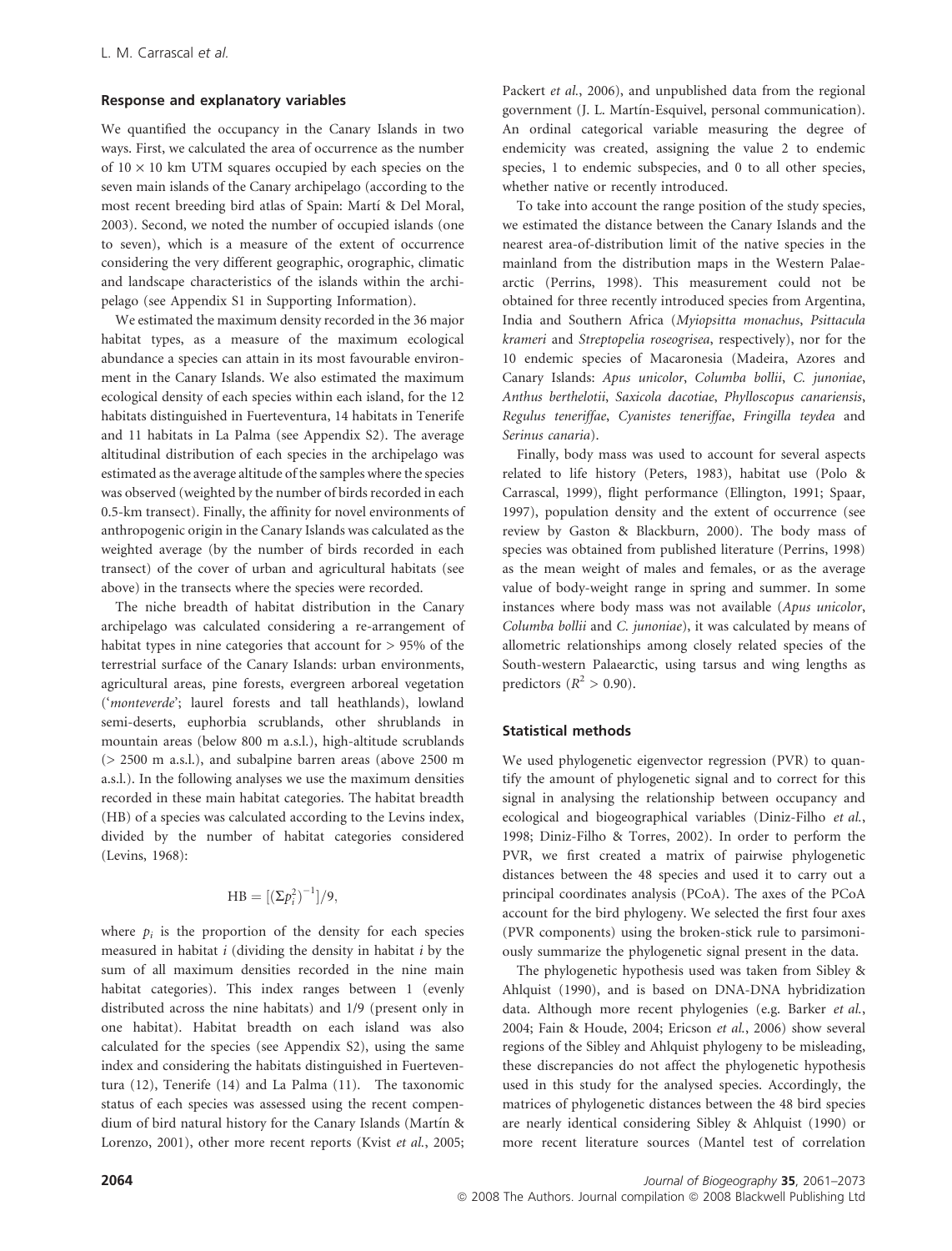between matrices:  $r = 0.94$ ,  $P < 0.001$ ). Moreover, Sibley & Ahlquist's (1990) work is the only one that provides a topology for all the families and genera used in this study and seems to be well resolved above the subfamily level (Mooers & Cotgreave, 1994). Because deltaT<sub>50</sub>H values provided by Sibley & Ahlquist (1990) do not establish unequivocally the evolutionary time elapsed between species and nodes, and between nodes (Mooers & Cotgreave, 1994), alternative distance matrices can be designed by transforming the distances to test phylogenetic effects. Therefore, we carried out phylogenetic analyses with the original distances  $(d_{ii}$  between species i and j), the squared transformed matrix  $(d_{ij}^2)$ ; to decrease independence among contemporary tip species), and the square-rooted distances  $(d_{ij}^{0.5})$ ; to increase independence among contemporary tip species). Working with these extreme phylogenies allowed us to test the robustness of phylogenies when using inaccurate branch-length information (Martins & Garland, 1991).

A first assessment of the phylogenetic signal in the data  $(R^2,$ variance explained by the phylogenetic hypothesis) was made by linear regression of the study variables on the selected eigenvectors. This analysis was carried out using the first four PVR components obtained with the phylogenetic distance matrix using original, squared and square-rooted distances. Second, a multiple regression analysis was used, regressing the number of occupied Canary Islands (the response variable; log-transformed) upon the explanatory variables and the four phylogenetic PVR components. A type-III sum of squares for variance partitioning was used. Species body mass, maximum ecological density and midpoint altitude were log-transformed, whereas for habitat breadth and average urban and agriculture cover, the angular transformation was used (arcsin square-root  $[x_i]$ ,  $x_i$ being a number between 0 and 1). The degree of endemicity was included as an ordinal predictor. Finally, the maximal regression model that included all the predictors was reduced with stepwise regression, where alternative models were compared with the version of the Akaike information criterion (AIC) corrected for small sample sizes (s-plus function stepAIC.c by Spencer Graves, available at http://www.prodsyse.com).

In order to determine the relative merits of the various explanations for the occupancy we followed a variance partitioning scheme (see Fig. 2 and Borcard et al., 1992; Heikkinen et al., 2004, for similar approaches; Carrete et al., 2007; Diniz-Filho & Bini, 2008). We divided the explanatory variables into three sets: (1) the four phylogenetic eigenvectors and the endemicity, (2) the maximum ecological density and the body mass, and (3) the midpoint altitude, the urban cover, the agricultural cover and the habitat breadth. Then we built multiple linear regressions models with each of these sets on their own, as well as three other models combining sets  $(1 + 2)$ ,  $(1 + 3)$ ,  $(2 + 3)$  and, finally, the maximal model with the full set of variables. The first three models allow the estimation of the fraction of the variance that can be attributed to evolutionary effects (set 1), life-history traits (set 2) and habitat use (set 3), and the rest serve to calculate the phylogenetically structured effects (sets  $1 + 2$  and  $1 + 3$ ), the concomitant effects of lifehistory and habitat-use patterns (set  $2 + 3$ ), and the maximum



Figure 2 Variation partitioning for the extent of occurrence (number of islands occupied) among evolutionary (phylogenetic eigenvectors and endemicity), life-history (body mass and maximum ecological density) and habitat-use (midpoint altitude, habitat breadth and cover of urban and agricultural areas) components.

explanation attainable (sets  $1 + 2 + 3$ ). Pure and joint fractions were estimated by simple algebra with the  $R^2$  of the models. For example, the portion of variance in the extent of occurrence attributed to pure evolutionary effects was calculated as the  $R^2$ of the maximal model (built with sets  $1 + 2 + 3$ ) minus the  $R^2$ of the regression built with sets  $(2 + 3)$ .

The effect of the distance between the Canary Islands and the nearest distribution border on the European or African mainland on the species geographical ranges in the Canary Islands was tested by means of the correlation between the logarithm of these geographical distances and the residuals of the maximal regression model. Multiple regression analyses were carried out using STATISTICA 6.0 (StatSoft Inc., 2001). Residuals were checked for normality, patterns of relationship of residuals and predictions of the regression models (to identify deviations from the assumption of linearity), and for influence and outlier data points using Cook's distance and leverage. We also tried alternative Poisson regressions with the response variables (generalized linear models with Poisson errors and with the log-link function), but they resulted in a worse fit to the data (overdispersion parameter  $\varphi$  highly deviated from one and poorer residual plots), so we based our analyses instead on general linear regression.

## RESULTS

#### Phylogenetic effects

The PCoA on the original distance matrix resulted in 37 eigenvectors. We selected the first four eigenvectors, which accounted for 68% of the total variation observed in the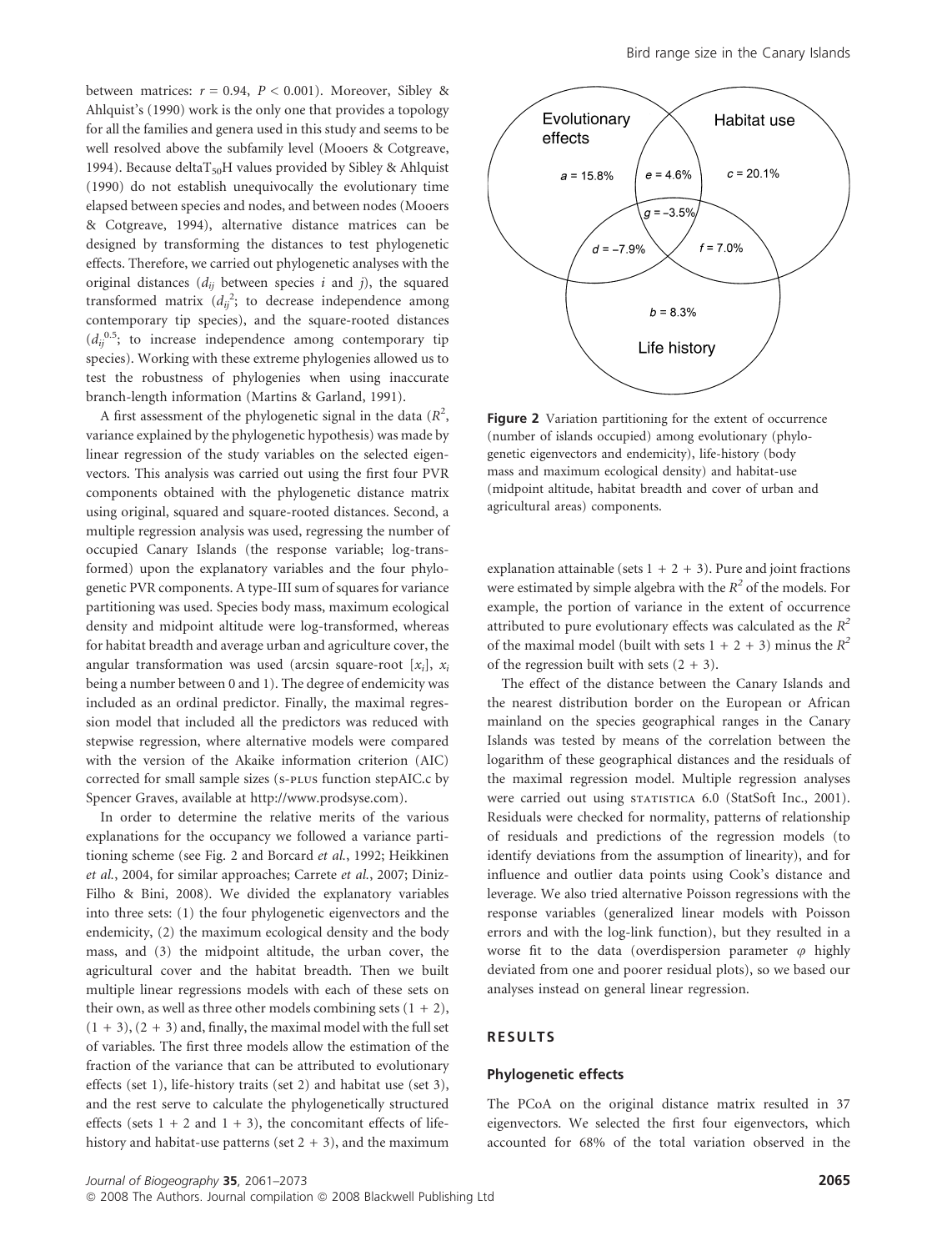original distances in the phylogenetic matrix. The first eigenvector mainly separates the Passeriformes from the remaining species. The second eigenvector clearly separates the Columbiformes from a large clade composed of Falconiformes, Galliformes, Charadriiformes, Coraciiformes and Piciformes, which is again separated into two groups by the third eigenvector (Falconiformes and Charadriiformes vs. Galliformes, Coraciiformes and Piciformes). Finally, the fourth eigenvector introduces subtle differentiations between the clades previously defined by the first three eigenvectors. The alternative phylogenetic hypotheses using square or squareroot transformations of original phylogenetic distances produced similar results (square-rooted distances: 56% of explained variation from original phylogeny; squared distances: 72%).

Neither measure of occupancy (number of occupied islands or  $10 \times 10$  km UTM squares) regressed significantly on the phylogenetic eigenvectors (Table 1). Similarly, average position in the altitudinal gradients of the islands, distance to the nearest mainland distribution border, habitat breadth and preference for areas devoted to agriculture did not show any appreciable amount of phylogenetic signal. The occupation of urban environments and, most notably, body mass and maximum ecological density in the Canary Islands showed a marked phylogenetic effect accounting for 21–57% of the variation in the actual observed interspecific variation. These results hold irrespective of the phylogenetic distances used in

analyses. We show the explained variance  $(R^2$  in percentage) and P-value (P) for the multiple linear regression models of each variable on the first four eigenvectors extracted from the principal coordinates analysis performed on the phylogenetic matrix, using original, square and square-root transformed phylogenetic distances. The sample size is  $n = 48$  for all variables except for the nearest distance to the mainland distribution border, for which  $n = 35$ 

|                                                             | Original |                  | Square |                  | Square root |                  |  |
|-------------------------------------------------------------|----------|------------------|--------|------------------|-------------|------------------|--|
| Variable                                                    | $R^2$    | $\boldsymbol{P}$ | $R^2$  | $\boldsymbol{P}$ | $R^2$       | $\boldsymbol{P}$ |  |
| Occupied islands*                                           | 4.2      | 0.759            | 5.2    | 0.669            | 3.6         | 0.803            |  |
| Occupied $10 \times 10$ km<br>UTM squares $*$               | 13.0     | 0.189            | 6.9    | 0.534            | 13.2        | 0.182            |  |
| Maximum ecological<br>$density*$                            | 50.6     | ${}< 0.001$      |        | $51.0 \le 0.001$ | 51.3        | ${}< 0.001$      |  |
| Body mass*                                                  | 57.2     | ${}< 0.001$      | 57.0   | ${}< 0.001$      | 57.2        | ${}< 0.001$      |  |
| Urban covert                                                | 31.8     | 0.002            | 20.7   | 0.037            | 34.6        | ${}< 0.001$      |  |
| Cover of agricultural<br>areas <sup>†</sup>                 | 10.7     | 0.289            | 12.0   | 0.231            | 10.8        | 0.287            |  |
| Midpoint altitude*                                          | 13.0     | 0.188            | 10.8   | 0.283            | 14.8        | 0.135            |  |
| Habitat breadth†                                            | 7.6      | 0.485            | 4.9    | 0.694            | 7.7         | 0.474            |  |
| Nearest distance to the<br>mainland distribution<br>border* | 3.5      | 0.895            | 7.7    | 0.647            | 2.6         | 0.395            |  |

\*Log-transformed.

-Using the angular transformation.

the analyses (i.e. original, squared or square-rooted). Therefore, results obtained with the original phylogenetic distances are presented in the following paragraphs for the sake of simplicity.

#### Archipelago occupancy

The maximal model (i.e. using the full set of predictor variables) for the extent of occurrence using the number of occupied islands was significant ( $F_{11,36} = 3.03$ ,  $P = 0.006$ ) and explained 48.1% of the variation in the data (Table 2). Controlling for phylogenetic effects in both the response and explanatory variables, the number of occupied islands in the Canary archipelago was positively influenced by habitat breadth and negatively affected by body size of terrestrial birds (both at  $P < 0.05$ ). The degree of endemicity (with a negative effect) approached significance ( $P = 0.060$ ).

Most of the variation in occupancy was explained by the simple effects of variables describing the species habitat use (20.1%) and, to a lesser extent, by the evolutionary effects and life-history variables alone (15.8% and 8.3%, respectively; Fig. 2). The joint effects were low, and two resulted in negative values, showing low interaction effects between the sets of variables. There were no relevant phylogenetically structured effects (i.e. there is a lack of high positive joint effects with phylogeny).

All of the similar plausible regression models (those with  $\Delta AIC < 2$ ; Table 3) incorporated the degree of endemicity, **Table 1** Phylogenetic signal in the study variables used in the body mass and habitat breadth, reinforcing their prominent

Table 2 Summary table for the maximal model explaining the extent of occurrence as the number of islands occupied  $(F<sub>11,36</sub> = 3.03, P = 0.006)$ . For each variable, the fitted standardized regression coefficient  $(\beta)$  and its corresponding significance (F and P values for partial effects) are shown. Also shown is the model with the lowest Akaike information criterion (see Table 3). Numbers between square brackets indicate whether the variable describes [1] evolutionary effects, [2] life-history traits or [3] habitat use

|                                                  | Maximal model |      |       | Best subset model |       |       |  |
|--------------------------------------------------|---------------|------|-------|-------------------|-------|-------|--|
|                                                  | β             | F    | P     | β                 | F     | P     |  |
| <b>PVR1</b> [1]                                  | $-0.35$       | 3.86 | 0.057 | $-0.34$           | 4.29  | 0.045 |  |
| <b>PVR2</b> [1]                                  | $-0.04$       | 0.06 | 0.801 |                   |       |       |  |
| PVR3 [1]                                         | $-0.03$       | 0.05 | 0.831 |                   |       |       |  |
| <b>PVR4</b> [1]                                  | $-0.36$       | 6.88 | 0.013 | $-0.34$           | 7.61  | 0.009 |  |
| Endemicity (0-non,                               | $-0.34$       | 3.77 | 0.060 | $-0.36$           | 7.72  | 0.008 |  |
| $1$ -sub spp, 2-spp $ 1 $                        |               |      |       |                   |       |       |  |
| Body mass [2]                                    | $-0.49$       | 5.19 | 0.029 | $-0.48$           | 7.53  | 0.009 |  |
| Maximum ecological<br>density [2]                | $-0.06$       | 0.08 | 0.780 |                   |       |       |  |
| Midpoint altitude [3]                            | 0.06          | 0.16 | 0.688 |                   |       |       |  |
| Urban cover [3]                                  | 0.26          | 2.76 | 0.105 | 0.25              | 3.82  | 0.057 |  |
| Cover of agricultural<br>areas $\lceil 3 \rceil$ | 0.14          | 1.00 | 0.325 |                   |       |       |  |
| Habitat breadth [3]                              | 0.41          | 9.82 | 0.003 | 0.44              | 12.72 | 0.001 |  |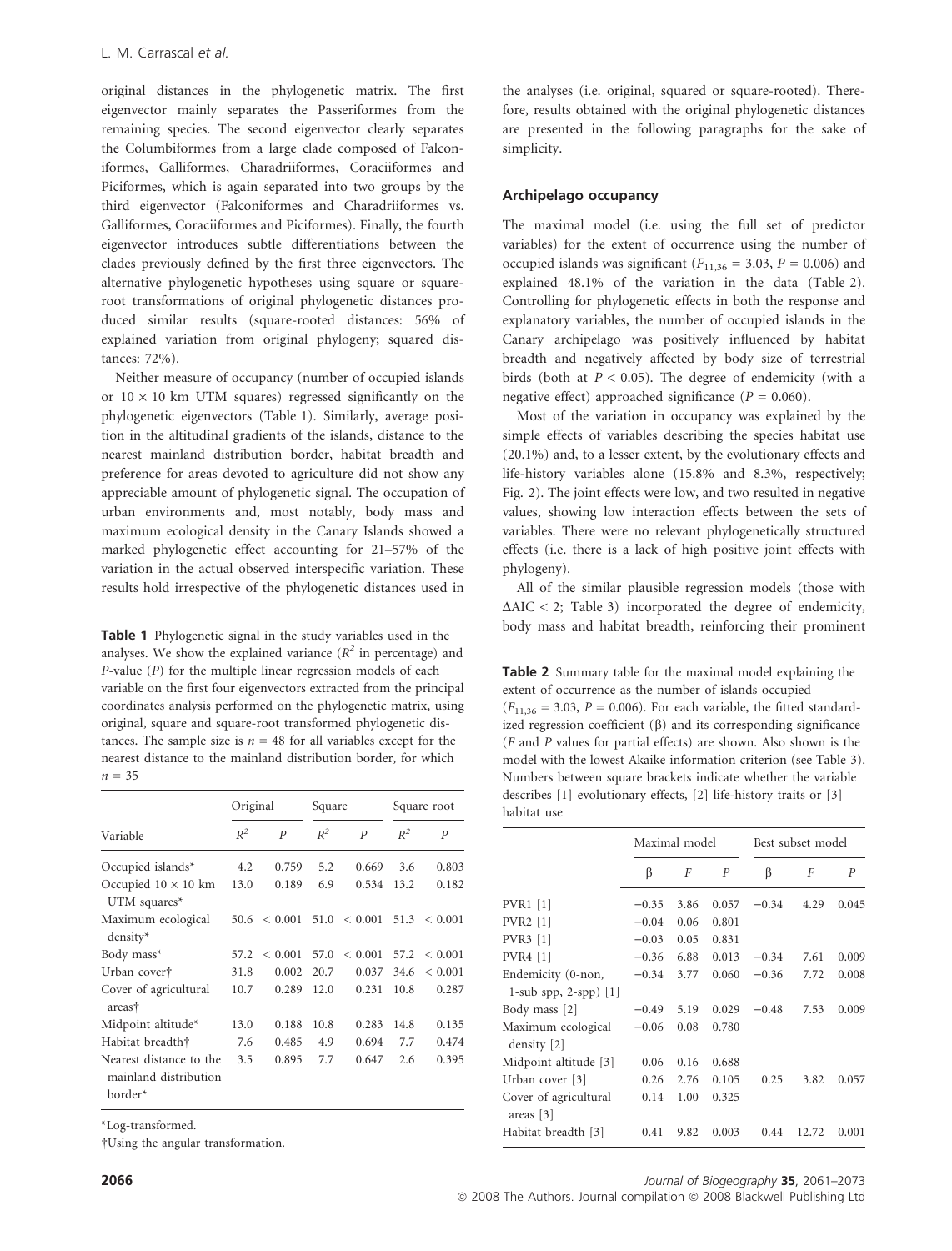Table 3 Possible models for the extent of occurrence of terrestrial bird species in the Canary Islands (measured as the number of occupied islands) ordered by the value of the AIC (with small sample correction). Only those models with an increase in the AIC statistic lower than 2 are shown (see  $\triangle$ AIC figures)

| Model                                  | AIC.  | AAIC |
|----------------------------------------|-------|------|
| $PVR1 + PVR4 + endemicity$             | 62.94 | 0.00 |
| + body mass + urban cover              |       |      |
| + habitat breadth                      |       |      |
| $PVR1 + PVR4 + endemicity$             | 63.85 | 0.90 |
| + body mass + habitat breadth          |       |      |
| $PVR4 + endemicity + body mass$        | 64.62 | 1.67 |
| + urban cover + habitat breadth        |       |      |
| $PVR1 + endemicity + body mass$        | 64.72 | 1.78 |
| + urban cover + habitat breadth        |       |      |
| $PVR1 + PVR4 + endemicity + body mass$ | 64.79 | 1.85 |
| $+$ urban cover $+$ cover of           |       |      |
| agricultural areas + habitat breadth   |       |      |

role in determining the extent of distribution in the Canary Islands. Inclusion of urban cover and agricultural cover is more debatable, as these terms are in only some of the best models, all of which are equally plausible. The model with the lowest AIC included body size, habitat breadth, the degree of endemicity and the average urban cover of the preferred habitat (the latter approaching significance at  $P = 0.057$ ) plus the phylogenetic eigenvectors PVR1 and PVR4 ( $R^2$  = 0.461,  $F_{6,41}$  = 5.84,  $P$  = 0.0002; see Tables 2 and 3).

The residuals from the maximal model were uncorrelated with the nearest distance to the mainland distribution border of the native species ( $r = 0.061$ ,  $n = 35$ ,  $P = 0.727$ ).

The two measures of occupancy (number of occupied islands and  $10 \times 10$  km UTM squares) were highly correlated  $(r = 0.744, n = 48, P < 0.001)$ . Indeed, the results were very similar regardless of the variable used. The best subset model obtained for the number of occupied  $10 \times 10$  km UTM squares was very close to the one obtained for the number of occupied islands (see the results on the right-hand side of Table 2). The regression model was highly significant  $(F_{6,41} = 19.98, P < 0.001, R^2 = 0.745)$ , with very significant negative associations with the degree of endemicity ( $\beta$  =  $-0.31$ ,  $P = 0.001$ ) and body mass ( $\beta = -0.41$ ,  $P = 0.002$ ), and positive relationships with habitat breadth ( $\beta = 0.78$ ,  $P <$ 0.001) and the average urban cover of the preferred habitat ( $\beta$  = 0.19, *P* = 0.038), after controlling for the phylogenetic vectors PVR1 ( $P = 0.117$ ) and PVR4 ( $P = 0.007$ ).

To summarize, the occupancy of the terrestrial birds of the Canary Islands during the breeding season shows a very low phylogenetic effect. Those species with broader habitat breadth (Fig. 3), smaller body size, lower endemism score, and (marginally) more intense preferences for urban environments had a broader geographical distribution in the archipelago, occupying a larger number of islands.



Figure 3 Relationship between the number of islands occupied by terrestrial birds in the Canary Islands and their habitat breadth. Habitat breadth is measured using the distribution of maximum densities measured in the nine main habitats defined in the Canary Islands (see Methods). The y-axis shows the partial effects for habitat breadth (that is, it shows the response variable modelled with the maximal model in Table 3, excluding the habitat breadth term).

#### Within-island occupancy

Table 4 shows the relationships between the area of occupancy (measured as the number of occupied  $10 \times 10$  km UTM squares), the abundance and the habitat breadth of the species in Fuerteventura, Tenerife and La Palma, after controlling for the phylogenetic effects accounted for by the vectors PVR1 to PVR4. The other five variables included in Table 2 were not considered here owing either to lack of significance or variation across islands (for variables endemicity and body mass), or to sample-size deficiencies that prevented the estimation of accurate averages for some species (for variables midpoint altitude, urban cover and cover of agricultural areas).

The effect of phylogeny was very low, reaching significance only on Fuerteventura Island (again the vectors PVR1 and PVR4). Habitat breadth had a consistent positive and significant influence for the three islands. The maximum ecological density had a positive influence on area of occupancy for the three islands, although it reached the significance level only on Fuerteventura.

## **DISCUSSION**

The two measurements of occupancy of the species examined in this study were tightly correlated and produced very similar results, although the amount of variance explained by the ecological and phylogenetic correlates was larger for the area of occurrence (73%) than for the number of islands on which the species were present (47%). Nevertheless, it can be argued that the number of occupied islands is a better measure of the geographical extent of a species within archipelagos (although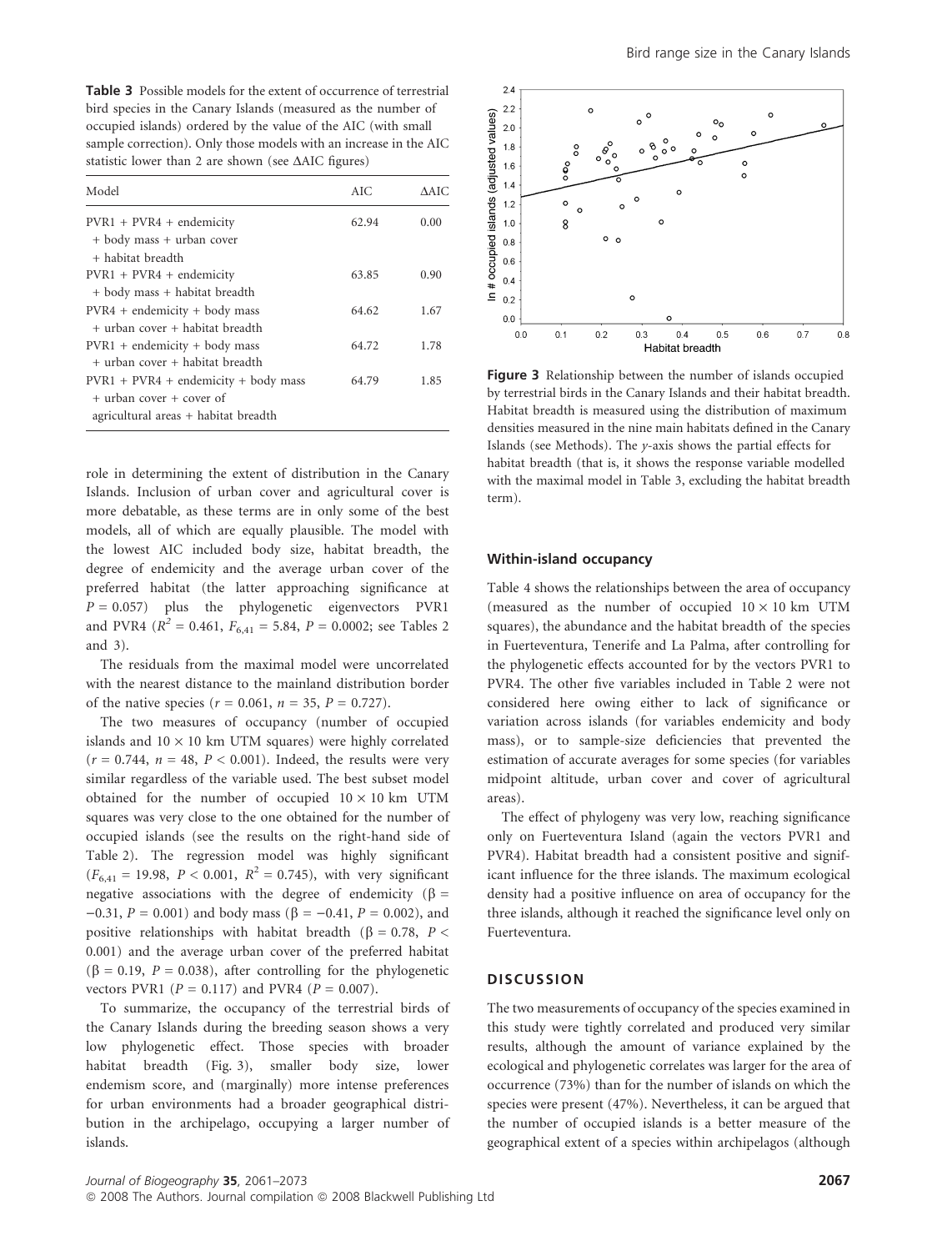|                               | Fuerteventura |       | Tenerife         |         |       | La Palma         |      |       |             |
|-------------------------------|---------------|-------|------------------|---------|-------|------------------|------|-------|-------------|
|                               | β             | F     | $\boldsymbol{P}$ | β       | F     | $\boldsymbol{P}$ | β    | F     | Р           |
| PVR <sub>1</sub>              | $-0.35$       | 7.87  | 0.010            | $-0.10$ | 0.56  | 0.461            | 0.07 | 0.17  | 0.686       |
| PVR <sub>2</sub>              | $-0.19$       | 1.99  | 0.171            | $-0.04$ | 0.07  | 0.800            | 0.25 | 1.96  | 0.174       |
| PVR <sub>3</sub>              | $-0.23$       | 4.14  | 0.053            | 0.01    | 0.00  | 0.947            | 0.19 | 2.17  | 0.154       |
| PVR4                          | $-0.25$       | 5.05  | 0.034            | $-0.14$ | 1.42  | 0.242            | 0.12 | 0.82  | 0.374       |
| Maximum<br>ecological density | 0.34          | 5.84  | 0.024            | 0.10    | 0.51  | 0.480            | 0.25 | 1.29  | 0.267       |
| Habitat breadth               | 0.88          | 49.49 | ${}< 0.001$      | 0.75    | 38.85 | ${}< 0.001$      | 0.59 | 17.15 | ${}< 0.001$ |

more difficult to model) than the number of geographical spatial units occupied (e.g. number of UTM squares of  $10 \times 10$  km), because it is more closely related to demographic processes and ecological niche requirements. For example, although two species may show the same area of occurrence in an archipelago, one could inhabit several habitats on a single homogeneous large island (e.g. Saxicola dacotiae, which occupies 28  $10 \times 10$  km UTM squares in the dry habitats of Fuerteventura), whereas the other could be restricted to fewer habitats on several islands (e.g. Scolopax rusticola, which occupies 29 squares on five islands). The number of occupied islands is a rough index of eurytopicity both at the landscape (habitats available and occupied on different islands) and at the geographical (occupation of different islands according to their size, altitudinal gradients, and distance from the mainland) scale, and summarizes a species' ecological ability to colonize and persist under a wide variety of environmental conditions.

Niche-based characteristics may explain patterns of distribution and abundance from the level of local habitats to that of geographical ranges (Gaston et al., 1997b). High range occupancy is frequent in species that are common and tolerate a relatively wide range of ecological conditions (Swihart et al., 2003; Böhning-Gaese et al., 2006; Hurlbert & White, 2007). Consistent with this, a direct measure of the ecological width of the terrestrial bird species of the Canary Islands (habitat breadth) is tightly correlated with occupancy measured for the entire archipelago, either as the number of occupied islands or as  $10 \times 10$  km UTM squares (Fig. 3). Moreover, this relationship is also found within each of the three studied islands. The regional range size of a species has often been explained by the species habitat breadth or position in such a way that those species with larger realized niche breadths, or those occupying common and extensive habitats, are in turn more widespread (Gaston & Blackburn, 2000; Gaston, 2003). Being of volcanic origin, the Canary islands differ in age, size, topography and habitat types, and this variability provides a wide range of highly contrasting environmental conditions to which species must adapt, such that eurytopic or tolerant species are more likely to inhabit a wide variety of habitats and to establish populations on several islands.

On the other hand, the maximum ecological density attained in the preferred habitat did not enter the best subset models for occupancy over the entire archipelago (Table 3),

Table 4 Multiple regression analyses showing the relationship between the number of  $10 \times 10$  km UTM squares occupied and the maximum ecological density and habitat breadth of the terrestrial birds in Fuerteventura (31 species), Tenerife (39 species) and La Palma (31 species), controlling for the phylogenetic effects PVR1–PVR4. For each variable, the standardized regression coefficient  $(\beta)$  and its corresponding significance (F and P values for partial effects) are shown

and was not significantly related to the area of occupancy at the within-island level in Tenerife and La Palma. These results are consistent with observations of birds in continental areas (see also arguments for the lack of this association in Blackburn et al., 2006; Reif et al., 2006; Symonds & Johnson, 2006). Interestingly, the explanations of the abundance–range relationship based on local population dynamics rely on the ability of the species to disperse and colonize new areas (Watkinson et al., 2003), and these processes may be disrupted in insular contexts.

Barriers to dispersal could clarify the effect of abundance on range size because individuals in local dense populations can colonize new areas (thus creating the positive relationship between local abundance and range size) only if they are first able to disperse to such new areas. Within a single island, such barriers to dispersal do not exist, and thus if the same processes as driving continental occupancy–abundance relationships are at work, one would expect a positive relationship between the density and the number of UTM squares occupied on that island. This relationship is positive and attains significance only in the most homogeneous and arid of the islands (Fuerteventura; Table 4). However, if these occupancy–abundance relationships are not stronger than the archipelago-wide relationship, then it may be caused not only by barriers to dispersal, but possibly by other features either of the species or of the region. This would be the case for the more heterogeneous islands of Tenerife and La Palma, for which the great environmental heterogeneity (both in habitat types and in altitudinal belts) provides many opportunities for local adaptations and specialization, resulting in high ecological densities in more productive environments (e.g. laurel forests; see, for example, Carrascal et al., 1992; Valido et al., 1994, for the Canary common chaffinch).

The association between the extent of the geographical range and body size of species is controversial, with highly contrasting patterns, depending on the taxonomic and geographical scenarios examined (see the review by Gaston, 2003). The relationship between occupancy and body size for terrestrial bird species in the Canary Islands was significant and negative for both the number of occupied islands and the occurrence in UTM squares. This association may be founded in the widely recognized influence of body mass on population size and lifehistory traits. Thus, body mass and abundance are usually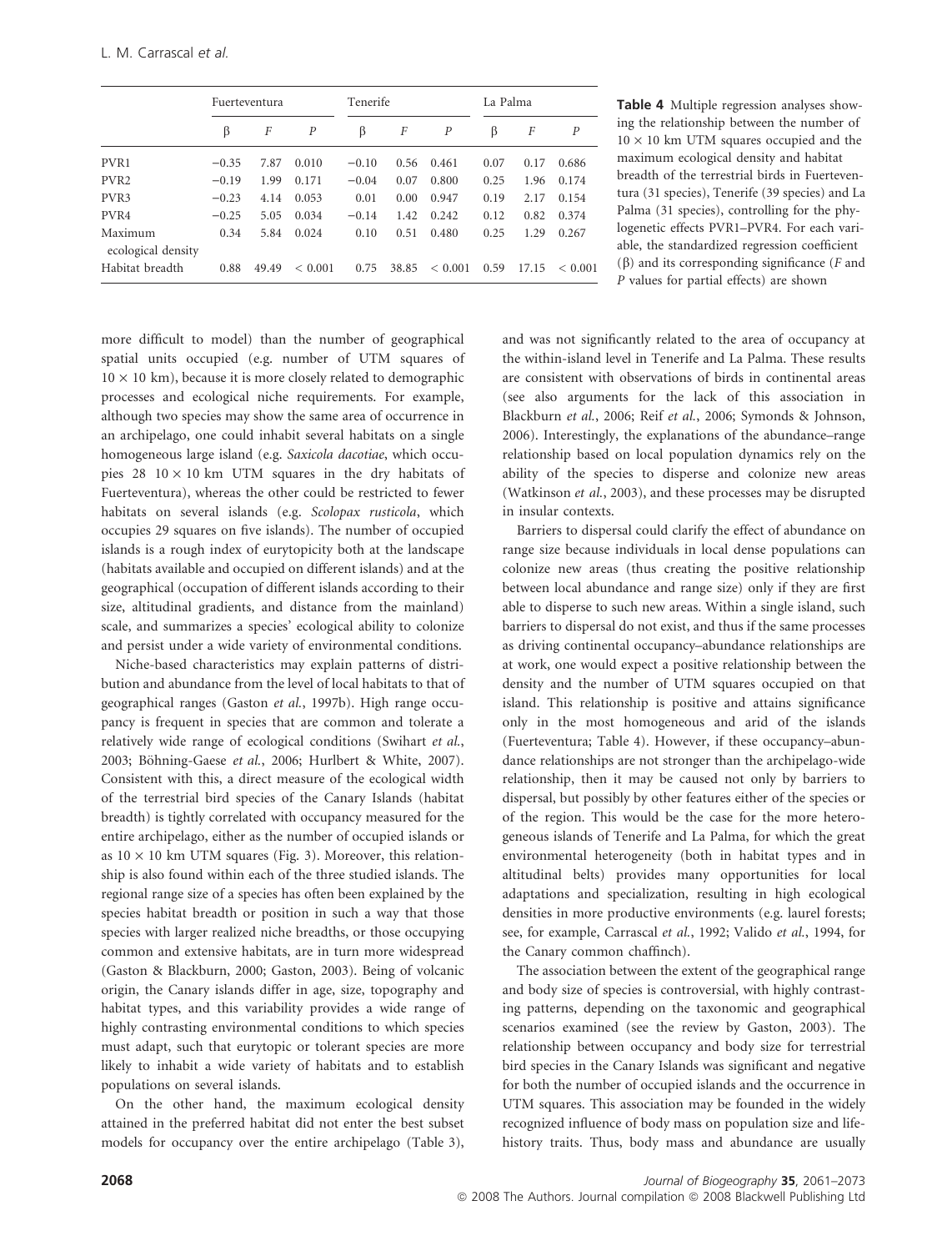negatively correlated in birds (Gaston & Blackburn, 2000), especially if maximum ecological densities in the preferred habitats are considered at the regional scale (Carrascal & Tellería, 1991). These two variables were significantly correlated in the Canary Islands: smaller birds reached higher densities in their preferred habitats than did larger terrestrial birds ( $\beta = -0.48$ ,  $F_{1,42} = 12.89$ ,  $P < 0.001$  in the regression analysis controlling for the four phylogenetic vectors). A high population density, combined with the intense allometric relationship of body mass in birds with some demographic parameters, such as fecundity or age at first breeding attempt (Peters, 1983; Brown et al., 2004; Hendriks, 2007), decreases the probability of local extinctions that are especially adverse on small islands, and for those stenotopic species restricted to some particular habitats of reduced extent (Reynolds, 2003).

Large body size is apparently a common correlate of present extinction susceptibility in many vertebrate groups (Purvis et al., 2003; Brook & Bowman, 2005), and especially so in birds (Gaston & Blackburn, 1995; Owens & Bennett, 2000). Largesized species usually have 'slow' life cycles (i.e., they produce small numbers of offspring at a late age) and often live at low densities (Gaston & Blackburn, 2000; Reynolds, 2003). If they have restricted geographical ranges, it is probable that declining abundances and range sizes mediated by habitat loss or mortality render them more susceptible to local extinctions that would result in their extirpation from small islands. In insular volcanic environments the probability of catastrophic natural phenomena is high (e.g., volcanic eruptions, storms) and the influence of human impacts is proportionally higher owing to the small area (Whittaker & Fernández-Palacios, 2007; Fernández-Palacios & Whittaker, 2008). Several examples illustrate this pattern of body size and extinction in the Canary Islands (Rando et al., 1999; Martín & Lorenzo, 2001; Rando & Alcover, 2008). Puffinus holeae (c. 700 g), P. olsoni  $(c. 350 g)$  and *Coturnix gomerae* (probably  $c. 150 g$ ) are three large endemic Canarian species considered extinct as a result of past anthropogenic activities. In contrast, the only evidence of a historic extinction of a small endemic Canarian species is that of Emberiza alcoveri (c. 37 g), probably caused by the reduction of laurel forests, and the introduction of terrestrial predators. On the other hand, four out of five large terrestrial bird species breeding in the Canary Islands have experienced severe conservation problems or local extinction in the past 50 years: the Houbara bustard (Chlamydotis undulata, 1200–2400 g), and the large-sized birds of prey Milvus milvus, Buteo buteo and Neophron percnopterus (550-2200 g, Martín & Lorenzo, 2001; Gangoso et al., 2006). The sole Canary endemic extinct in recent historical times is the Canary Islands oystercatcher Haematopus meadewaldoi (perhaps 600–800 g). All of these species reached very low maximum ecological densities (lower than 1.2 birds/ $km<sup>2</sup>$ ) and have body masses larger than 600 g. In contrast, not one small species (i.e.,  $<$  20 g, 13 spp.) has become extinct since the mid 20th century on any of the Canary Islands, nor have any been recognized as threatened on the Canary Islands Red List of birds. The only exceptions within medium-sized terrestrial bird species (i.e., 20–750 g,

31 spp.) are the locally threatened Calandrella rufescens in Tenerife (23 g) and the endemic Fringilla teydea polatzeki (30 g) in Gran Canaria, with their status attributed mainly to the lack or recent loss of adequate habitat.

From the two measures of habitat use related to human impact (agriculture and urbanism), only the cover of urban structures in the areas where the species were present was directly related to occupancy. Although this effect is quite obvious with alien species or with those that have recently colonized the islands (e.g., Psittacula krameri, Myiopsitta monachus, Streptopelia roseogrisea, Streptopelia decaocto, Passer hispaniolensis), it also affects several native birds principally inhabiting natural environments, such as Phylloscopus canariensis, Cyanistes teneriffae and Motacilla cinerea canariensis. This is in agreement with a previous study (Palomino & Carrascal, 2005), which found that the overall proportion of bird species from the regional pool 'captured' by urban environments is higher on the island of Tenerife than on the mainland (central Spain), leading to the conclusion that the avifauna of the Canary Islands is more prone to occupying novel urban environments. Urban environments are recent, artificial habitats and are structurally similar between the islands. Hence, species having traits that enable them to become 'urban exploiters' should increase their geographical extent in the archipelago in parallel to urban sprawl (Kark et al., 2007). In contrast, those species that are unable to take advantage of the urban environments ('urban avoiders') have a restricted extent of occupancy in the archipelago. Future landscape planning associated with urbanization (a common threat to coastal habitats) should be considered carefully, since the impact of increased urban sprawl will lead to even greater restriction of distributions of 'urban avoider' species.

Species from mountain areas have less potential habitat available than those living in lowland areas, simply because of the conic shape of mountains (high-altitude belts have smaller surfaces than lower-altitude belts). Therefore, bird species inhabiting areas at higher altitudes should have smaller occupancies, which leads to smaller population sizes and could thus render them more prone to local extinctions (O'Grady et al., 2004). This prediction is not supported by bird populations in the Canary Islands. This counterintuitive result is the consequence of the lack of mountain or alpine bird species in the avifauna of this region (Martín & Lorenzo, 2001), which is located at a great distance from the large alpine areas of the Western Palaearctic. Indeed, the bird species that reach higher altitudes in the Canary Islands are those with broad altitudinal ranges and are mainly distributed in lowland areas (Carrascal & Palomino, 2005).

The Canary Islands are located at the south-western limit of the Western Palaearctic, and thus biogeographical factors may also be important in explaining interspecific variation in range sizes. Species should be more prevalent towards the centre of a range than towards its periphery, because the probability of encountering a site meeting their ecological needs should decrease with increasing distance from the 'optimal' core area (Brown, 1984). This paper does not support the predicted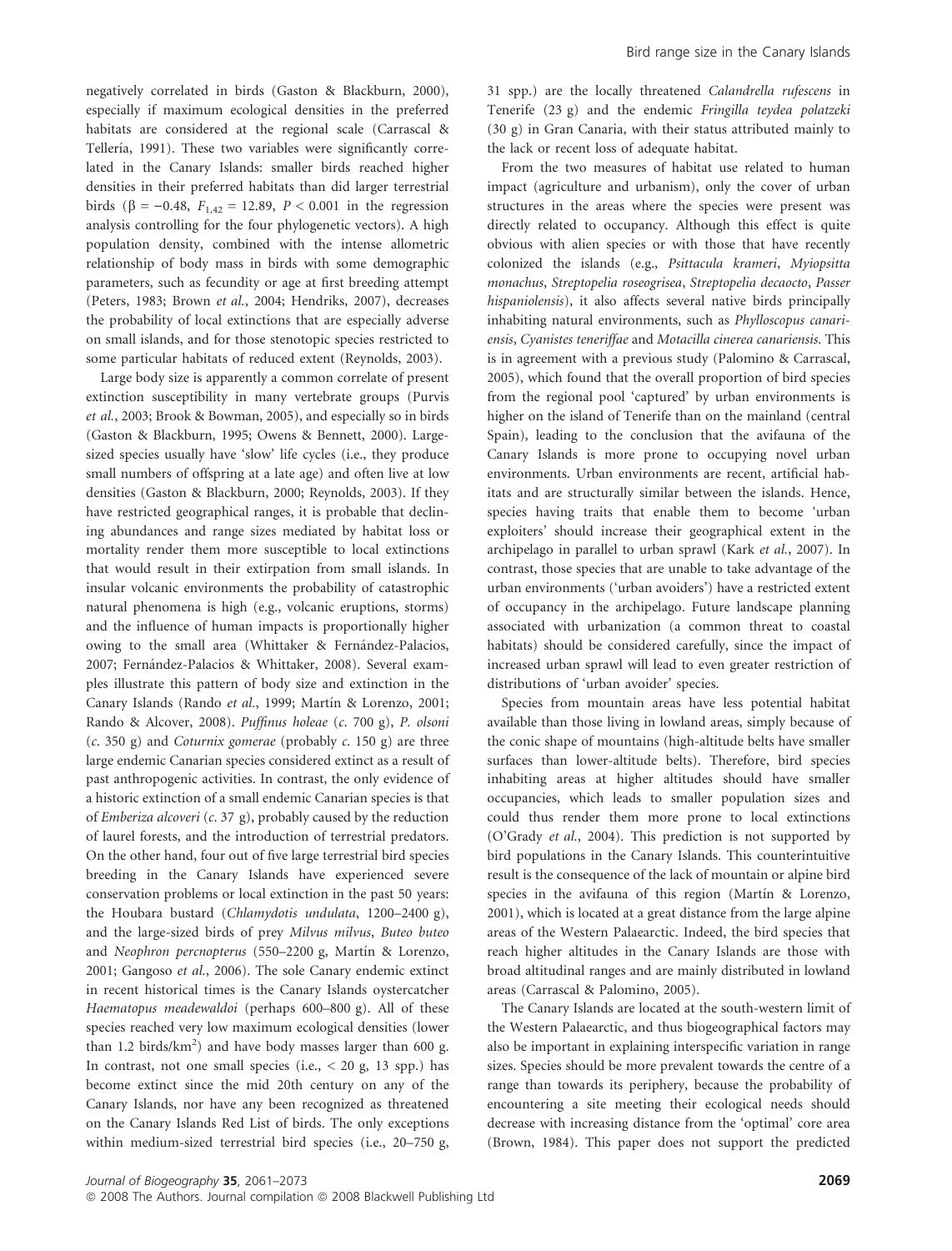association, as the residuals from the maximal model in Table 2 were uncorrelated with distance to the continental distribution border. A possible explanation for this lack of association is that the Canary archipelago has highly contrasting environmental conditions and a large number of available habitats for colonizers as a result of the wide altitudinal range and the considerable climate variation, providing many distinct ecological opportunities for the bird fauna.

Endemic island birds can exhibit niche release and develop local adaptations that enable them to exploit a wider spectrum of resources and habitats than their continental counterparts (the niche expansion hypothesis; Lack, 1969; Blondel et al., 1988; Owens et al., 2006), particularly if they are highly mobile species such as birds. Consequently, endemic species, having had enough time to undergo this process, would colonize a larger area (Fjeldså & Lovett, 1997; but note, however, that niche expansion could be an entirely plastic response of the species occurring on an ecological timescale). Alternatively, endemic taxa are older colonizers or have evolved more rapidly than non-endemics, in either case having developed phenotypic changes in response to the novel environments on the islands (Millien, 2006). These changes could fine-tune the species to particular insular habitats, generating local adaptations that would limit their potential distribution area. Our results support the latter scenario, as we found a negative relationship between endemicity and range size: endemic taxa occupied fewer islands and  $10 \times 10$  km UTM squares. A possible explanation is that successful recent colonizers have not had the time to differentiate, adapt and specialize to very particular environments. However, several other taxa have apparently radiated rapidly, differentiating into recognized species or subspecies that become restricted to a few habitats and islands.

In conclusion, the occupancy of bird species in the Canary Islands, an oceanic archipelago, correlates positively with habitat breadth (and to a lesser extent with preferences for urban environments) and negatively with the degree of endemicity and body size. Consequently, generalist species with a tolerance for novel urban environments tend to be present on more islands (or to occupy a greater area), whereas larger species that have at least partially differentiated within the islands are less widespread. We did not find the positive relationship of range size with local abundance previously shown in continental studies, probably because it relies on free dispersal over continuous landmasses, and thus may be disrupted in island scenarios. Therefore, the range of a species – even across limited areas such as an archipelago – is at least partly determined by basic biological features and is independent of anthropogenic alterations to the habitat.

# ACKNOWLEDGEMENTS

This paper was funded by projects CGL2005-02642/BOS of the Spanish Ministry of Educación y Ciencia and CENTINELA for the monitoring and management of Macaronesian endangered species (Interreg III-B Açores-Canarias-Madeira 2000–2006). The local government (cabildo) of Fuerteventura allowed us to use their facilities at La Oliva Biological Station. We also thank Claire Jasinski and Sarah Young for improving the English. Michael Patten, Robert J. Whittaker and two anonymous referees made suggestions to improve the first versions of the manuscript.

# **REFERENCES**

- Barker, F.K., Cibois, A., Schikler, P., Feinstein, J. & Cracraft, J. (2004) Phylogeny and diversification of the largest avian radiation. Proceedings of the National Academy of Sciences USA, 101, 11040–11045.
- Bibby, C.J., Burgess, N.D., Hill, D.A. & Mustoe, S.H. (2000) Bird census techniques, 2nd edn. Academic Press, London.
- Blackburn, T.M., Cassey, P. & Gaston, K.J. (2006) Variations on a theme: sources of heterogeneity in the form of the interspecific relationship between abundance and distribution. Journal of Animal Ecology, 75, 1426–1439.
- Blondel, J., Chessel, D. & Frochot, B. (1988) Bird species impoverishment, niche expansion, and density inflation in Mediterranean island habitats. Ecology, 69, 1899–1917.
- Böhning-Gaese, K. & Oberrath, R. (1999) Phylogenetic effects on morphological, life-history, behavioural and ecological traits of birds. Evolutionary Ecology Research, 1, 347–364.
- Böhning-Gaese, K., Caprano, T., Van Ewijk, K. & Veith, M. (2006) Range size: disentangling current traits and phylogenetic and biogeographic factors. The American Naturalist, 167, 555–567.
- Borcard, D., Legendre, P. & Drapeau, P. (1992) Partialling out the spatial component of ecological variation. Ecology, 73, 1045–1055.
- Brook, B.W. & Bowman, D.M.J.S. (2005) One equation fits overkill: why allometry underpins both prehistoric and modern body size-biased extinctions. Population Ecology, 47, 137–141.
- Brown, J.H. (1984) On the relationship between abundance and distribution of species. The American Naturalist, 124, 255–279.
- Brown, J.H., Gillooly, J.F., Allen, A.P., Savage, V.M. & West, G.B. (2004) Toward a metabolic theory of ecology. Ecology, 85, 1771–1789.
- Buckland, S.T., Anderson, D.R., Burnham, K.P., Laake, J.L., Borchers, D.L. & Thomas, L. (2001) Introduction to distance sampling, 1st edn. Oxford University Press, Oxford.
- Carrascal, L.M. & Palomino, D. (2005) Preferencias de hábitat, densidad y diversidad de las comunidades de aves en Tenerife (islas Canarias). Animal Biodiversity and Conservation, 28, 101–119.
- Carrascal, L.M. & Tellería, J.L. (1991) Bird size and density a regional approach. The American Naturalist, 138, 777–784.
- Carrascal, L.M., Tellería, J.L. & Valido, A. (1992) Habitat distribution of Canary chaffinches among islands: competitive exclusion or species-specific habitat preferences? Journal of Biogeography, 19, 383–390.
- Carrete, M., Grande, J.M., Tella, J.L., Sánchez-Zapata, J.A., Donázar, J.A., Díaz-Delgado, R. & Romo, A. (2007)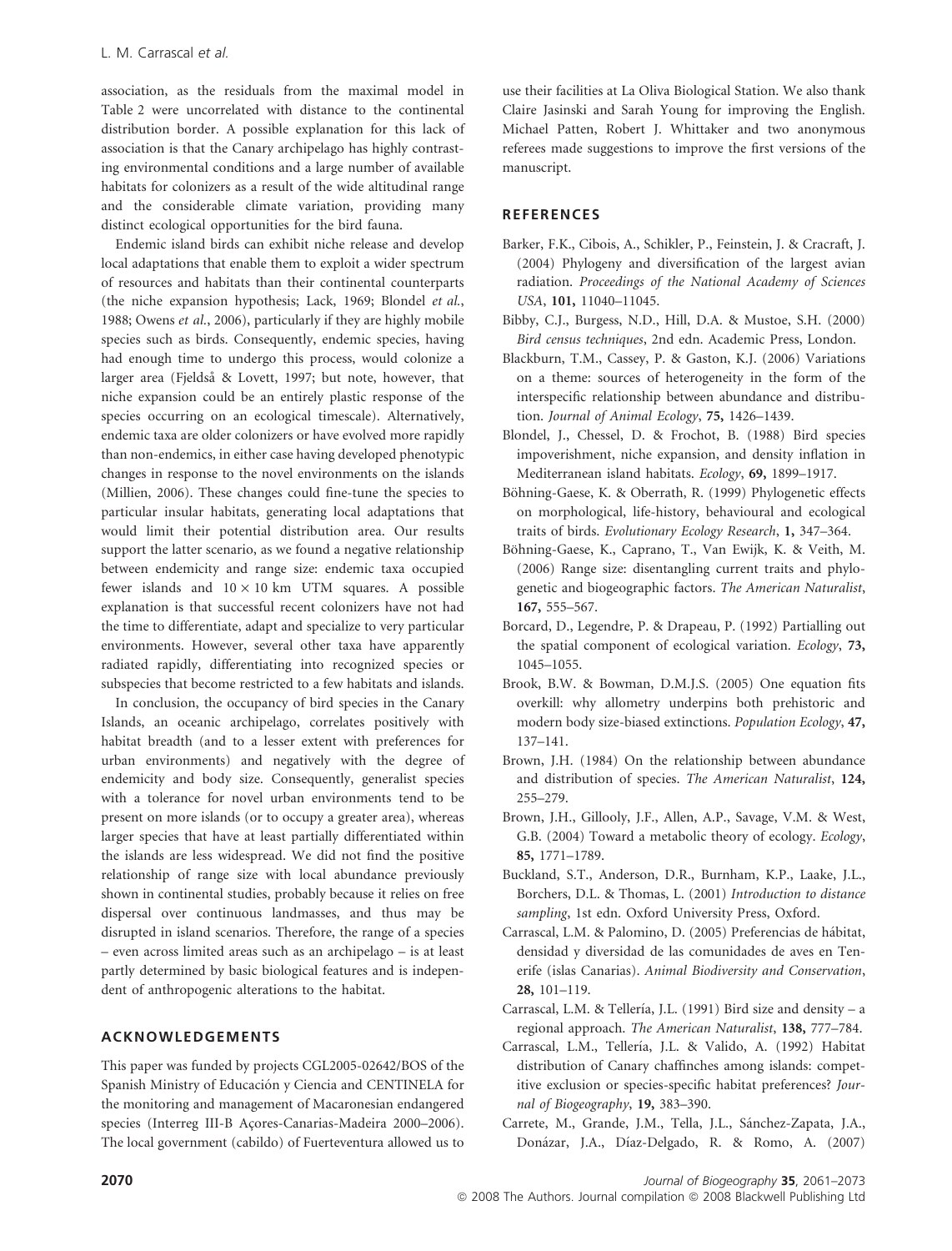Habitat, human pressure, and social behavior: partialling out factors affecting large-scale territory extinction in an endangered vulture. Biological Conservation, 136, 143–154.

- Channell, R. & Lomolino, M.V. (2000) Dynamic biogeography and conservation of endangered species. Nature, 403, 84–86.
- Clarke, T., Orgill, C. & Disley, T. (2006) Field guide to the birds of the Atlantic islands: Canary Islands, Madeira, Azores, Cape Verde. Helm Field Guides, London.
- de Nascimento, L., Willis, K.J., Fernández-Palacios, J.M., Criado, C. & Whittaker, R.J. (in press). The long-term ecology of the forest of La Laguna, Tenerife (Canary Islands). Journal of Biogeography.
- Dennis, R.L.H., Donato, B., Sparks, T.H. & Pollard, E. (2000) Ecological correlates of island incidence and geographical range among British butterflies. Biodiversity and Conservation, 9, 343–359.
- Diniz-Filho, J.A.F. & Bini, L.M. (2008) Macroecology, global change and the shadow of forgotten ancestors. Global Ecology and Biogeography, 17, 11–17.
- Diniz-Filho, J.A.F. & Torres, N.M. (2002) Phylogenetic comparative methods and the geographic range size – body size relationship in new world terrestrial carnivora. Evolutionary Ecology, 16, 351–367.
- Diniz-Filho, J.A.F., de Sant'ana, C.E.R. & Bini, L.M. (1998) An eigenvector method for estimating phylogenetic inertia. Evolution, 52, 1247–1262.
- Duminil, J., Fineschi, S., Hampe, A., Jordano, P., Salvini, D., Vendramin, G.G. & Petit, R.J. (2007) Can population genetic structure be predicted from life-history traits? The American Naturalist, 169, 662–672.
- Ellington, C.P. (1991) Limitations on animal flight performance. Journal of Experimental Biology, 160, 71–91.
- Ericson, P.G.P., Anderson, C.L., Britton, T., Elzanowski, A., Johansson, U.S., Källersjö, M., Ohlson, J.I., Parsons, T.J., Zuccon, D. & Mayr, G. (2006) Diversification of Neoaves: integration of molecular sequence data and fossils. Biological Letters, 2, 543–547.
- Fain, M.G. & Houde, P. (2004) Parallel radiations in the primary clades of birds. Evolution, 58, 2558–2573.
- Fernández, M.H. & Vrba, E.S. (2005) Body size, biomic specialization and range size of African large mammals. Journal of Biogeography, 32, 1243–1256.
- Fernández-Palacios, J.M. & Martín-Esquivel, J.L. (2001) Naturaleza de las Islas Canarias: ecología y conservación. Turquesa, Santa Cruz de Tenerife.
- Fernández-Palacios, J.M. & Whittaker, R.J. (2008) The Canaries: an important biogeographical meeting place. Journal of Biogeography, 35, 379–387.
- Fjeldså, J. & Lovett, J.C. (1997) Geographical patterns of old and young species in African forest biota: the significance of specific montane areas as evolutionary centres. Biodiversity and Conservation, 6, 325–346.
- Foufopoulos, J. & Ives, A.R. (1999) Reptile extinctions on land-bridge islands: life-history attributes and vulnerability to extinction. The American Naturalist, 153, 1–25.
- Gangoso, L., Donázar, J.A., Scholz, S., Palacios, C.J. & Hiraldo, F. (2006) Contradiction in conservation of island ecosystems: plants, introduced herbivores and avian scavengers in the Canary Islands. Biodiversity and Conservation, 15, 2231– 2248.
- Gaston, K.J. (1996) The multiple forms of the interspecific abundance–distribution relationship. Oikos, 76, 211–220.
- Gaston, K.J. (2003) The structure and dynamics of geographic ranges. Oxford University Press, Oxford.
- Gaston, K.J. & Blackburn, T.M. (1995) Birds, body-size and the threat of extinction. Philosophical Transactions of the Royal Society B: Biological Sciences, 347, 205–212.
- Gaston, K.J. & Blackburn, T. (2000) Pattern and process in macroecology. Blackwell Science, Oxford.
- Gaston, K.J., Blackburn, T.M. & Lawton, J.H. (1997b) Interspecific abundance–range size relationships: an appraisal of mechanisms. Journal of Animal Ecology, 66, 579–601.
- Gaston, K.J., Blackburn, T.M., Greenwood, J.J.D., Gregory, R.D., Quinn, R.M. & Lawton, J.H. (2000) Abundance– occupancy relationships. Journal of Applied Ecology, 37, 39– 59.
- Gottelli, N.J. & Graves, G.R. (1990) Body size and the occurrence of avian species on land-bridge islands. Journal of Biogeography, 17, 315–325.
- Grant, P.R. (1998) Patterns on islands and microevolution. Evolution on islands (ed. by P.R., Grant), pp. 1–17. Oxford University Press, Oxford.
- Harcourt, A.H. (2006) Rarity in the tropics: biogeography and macroecology of the primates. Journal of Biogeography, 33, 2077–2087.
- Hawkins, B.A. & Diniz-Filho, J.A.F. (2006) Beyond Rapoport's rule: evaluating range size patterns of New World birds in a two-dimensional framework. Global Ecology and Biogeography, 15, 461–469.
- Heikkinen, R.K., Luoto, M., Virkkala, R. & Rainio, K. (2004) Effects of habitat cover, landscape structure and spatial variables on the abundance of birds in an agricultural–forest mosaic. Journal of Applied Ecology, 41, 824–835.
- Hendriks, A.J. (2007) The power of size: a meta-analysis reveals consistency of allometric regressions. Ecological Modelling, 205, 196–208.
- Hurlbert, A.H. & White, E.P. (2007) Ecological correlates of geographical range occupancy in North American birds. Global Ecology and Biogeography, 16, 764–773.
- IUCN (2001) IUCN Red List categories and criteria: version 3.1. IUCN Species Survival Commission, Gland, Switzerland and Cambridge, UK.
- Jones, M.J., Sullivan, M.S., Marsden, S.J. & Linsley, M.D. (2001) Correlates of extinction risk of birds from two Indonesian islands. Biological Journal of the Linnean Society, 73, 65–79.
- Juan, C., Emerson, B.C., Oromí, P. & Hewitt, G.M. (2000) Colonization and diversification: towards a phylogeographic synthesis for the Canary Islands. Trends in Ecology and Evolution, 15, 104–109.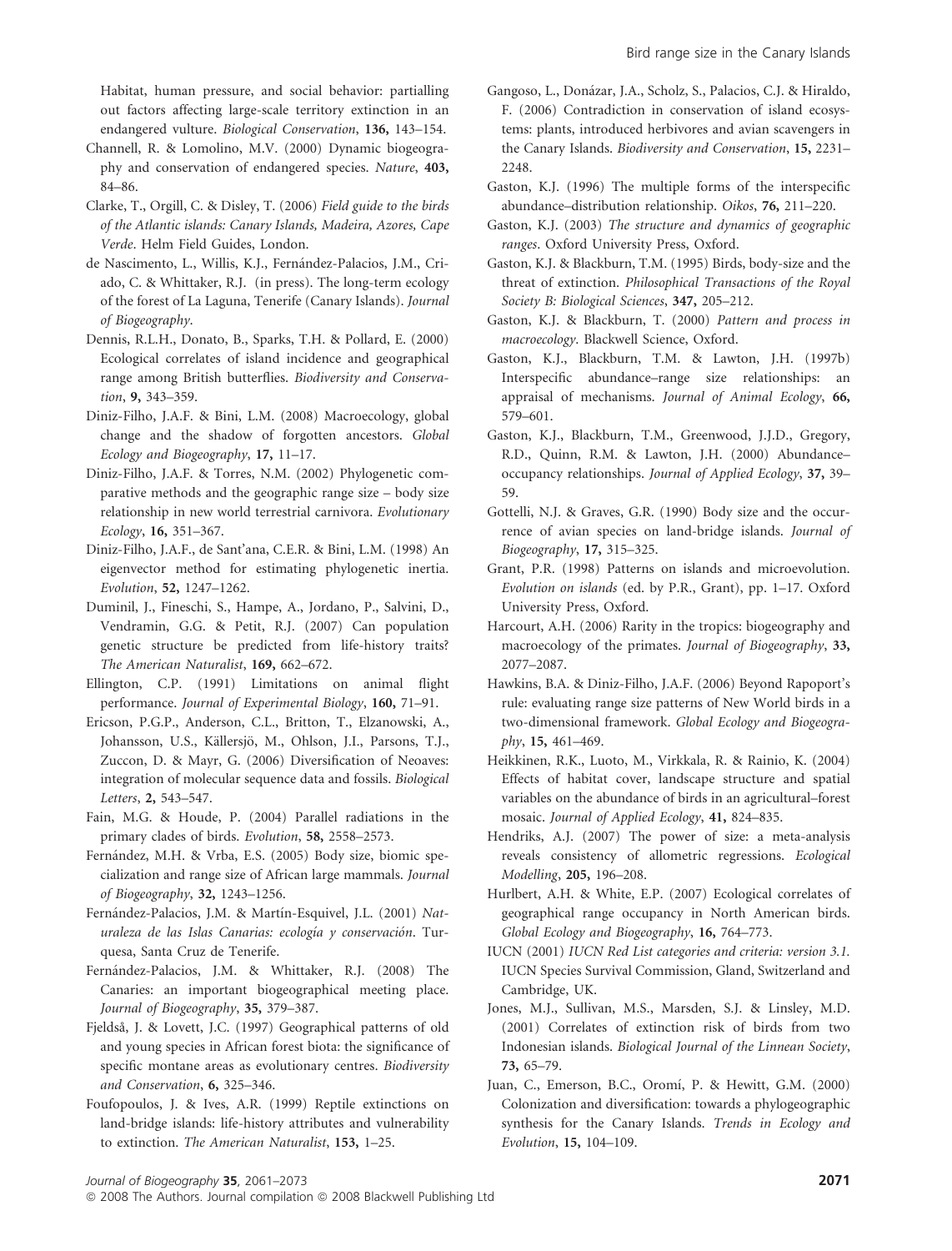- Kark, S., Iwaniuk, A., Schalimtzek, A. & Banker, E. (2007) Living in the city: can anyone become an 'urban exploiter'? Journal of Biogeography, 34, 638–651.
- Kunkel, G. (ed.) (1976) Biogeography and ecology in the Canary Islands. W. Junk B.V., The Hague.
- Kvist, L., Broggi, G., Illera, J.C. & Koivula, K. (2005) Colonisation and diversification of the blue tits (Parus caeruleus teneriffae-group) in the Canary Islands. Molecular Phylogenetics and Evolution, 34, 501–511.
- Lack, D. (1969) The numbers of bird species on islands. Bird Study, 16, 193–209.
- Levins, R. (1968) Evolutions in changing environments: some theoretical explorations. Princeton University Press, Princeton, NJ.
- Linder, E.T., Villard, M.-A., Maurer, B.A. & Schmidt, E.V. (2000) Geographic range structure in North American landbirds: variation with migratory strategy, trophic level, and breeding habitat. Ecography, 23, 678–686.
- Martí, R. & Del Moral, J.C. (2003) Atlas de las aves reproductoras de España. Ministerio de Medio Ambiente-SEO/ BirdLife, Madrid.
- Martín, A. & Lorenzo, J.A. (2001) Aves del archipiélago canario. Francisco Lemus, La Laguna, Tenerife.
- Martins, E.P. & Garland, T. (1991) Phylogenetic analyses of the correlated evolution of continuous characters – a simulation study. Evolution, 45, 534–557.
- Millien, V. (2006) Morphological evolution is accelerated among island mammals. PLoS Biology, 4, e321.
- Mooers, A.O. & Cotgreave, P. (1994) Sibley and Ahlquist's tapestry dusted off. Trends in Ecology and Evolution, 9, 458– 459.
- O'Grady, J.J., Reed, D.H., Brook, B.W. & Frankham, R. (2004) What are the best correlates of predicted extinction risk? Biological Conservation, 118, 513–520.
- Owens, I.P.F. & Bennett, P.M. (2000) Ecological basis of extinction risk in birds: habitat loss versus human persecution and introduced predators. Proceedings of the National Academy of Sciences USA, 97, 12144–12148.
- Owens, I.P.F., Scott, S.N., Robinson, S.I., Clegg, S.M. & Kikkawa, J. (2006) Large body size in island-dwelling passerines: the roles of insular specialization, niche expansion and ecological release. Acta Zoologica Sinica, 52(supplement), 262–266.
- Packert, M., Dietzen, C., Martens, J., Wink, M. & Kvist, L. (2006) Radiation of Atlantic goldcrests Regulus regulus spp.: evidence of a new taxon from the Canary Islands. Journal of Avian Biology, 37, 364–380.
- Palomino, D. & Carrascal, L.M. (2005) Birds on novel island environments. A case study with the urban avifauna of Tenerife (Canary Islands). Ecological Research, 20, 611– 617.
- Perrins, C. (1998) The complete birds of the Western Palearctic on CD-ROM. Oxford University Press, Oxford.
- Peters, R.H. (1983) The ecological implications of body size, 1st edn. Cambridge University Press, Cambridge.
- Polo, V. & Carrascal, L.M. (1999) Shaping the body size distribution of passeriformes: habitat use and body size are evolutionarily and ecologically related. Journal of Animal Ecology, 68, 324–337.
- Purvis, A., Orme, C.D.L. & Dolphin, K. (2003) Why are most species small-bodied? A phylogenetic view. Macroecology: concepts and consequences (ed. by T.M. Blackburn and K.J. Gaston), pp. 155–173. Blackwell Science, Oxford.
- Rando, J.C. (2002) New data of fossil birds from El Hierro (Canary Islands): probable causes of extinction and some biogeographical considerations. Ardeola, 49, 39–49.
- Rando, J.C. & Alcover, J.A. (2008) Evidence for a second western Palaearctic seabird extinction during the last Millennium: the Lava Shearwater Puffinus olsoni. The Ibis, 150, 188–192.
- Rando, J.C., López, M. & Seguí, B. (1999) A new species of extinct flightless passerine (Emberizidae: Emberiza) from the Canary Islands. The Condor, 101, 1–13.
- Reif, J., Hořák, D., Sedláček, O., Riegert, J., Pešata, M., Hrázský, Z., Janeček, S. & Storch, D. (2006) Unusual abundancerange size relationship in an Afromontane bird community: the effect of geographical isolation? Journal of Biogeography, 33, 1959–1968.
- Reynolds, J.D. (2003) Life histories and extinction risk. Macroecology: concepts and consequences (ed. by T.M. Blackburn and K.J. Gaston), pp. 195–217. Blackwell Science, Oxford.
- Ricklefs, R.E. & Bermingham, E. (2002) The concept of the taxon cycle in biogeography. Global Ecology and Biogeography, 11, 353–361.
- Sibley, C.G. & Ahlquist, J.E. (1990) Phylogeny and classification of birds. Yale University Press, New Haven, CT.
- Sol, D., Timmermans, S. & Lefebvre, L. (2002) Behavioural flexibility and invasion success in birds. Animal Behaviour, 63, 495–502.
- Spaar, R. (1997) Flight strategies of migrating raptors; a comparative study of interspecific variation in flight characteristics. The Ibis, 139, 523–535.
- StatSoft Inc. (2001) STATISTICA (data analysis software system), version 6. StatSoft, Inc., Tulsa.
- Steadman, D.W. (2006) Extinction and biogeography of Tropical Pacific birds. University of Chicago Press, Chicago.
- Swihart, R.K., Gehring, T.M., Kolozsvary, M.B. & Nupp, T.E. (2003) Responses of 'resistant' vertebrates to habitat loss and fragmentation: the importance of niche breadth and range boundaries. Diversity and Distributions, 9, 1–18.
- Symonds, M.R.E. & Johnson, C.N. (2006) Determinants of local abundance in a major radiation of Australian passerines (Aves: Meliphagoidea). Journal of Biogeography, 33, 794–802.
- Thiollay, J.M. (1997) Distribution and abundance patterns of bird community and raptor populations in the Andaman archipelago. Ecography, 20, 67–82.
- Valido, A., Tellería, J.L. & Carrascal, L.M. (1994) Between and within habitat distribution of the Canary Common Chaffinch (Fringilla coelebs ombriosa): a test of the abundance resource hypothesis. Ardeola, 41, 29–35.